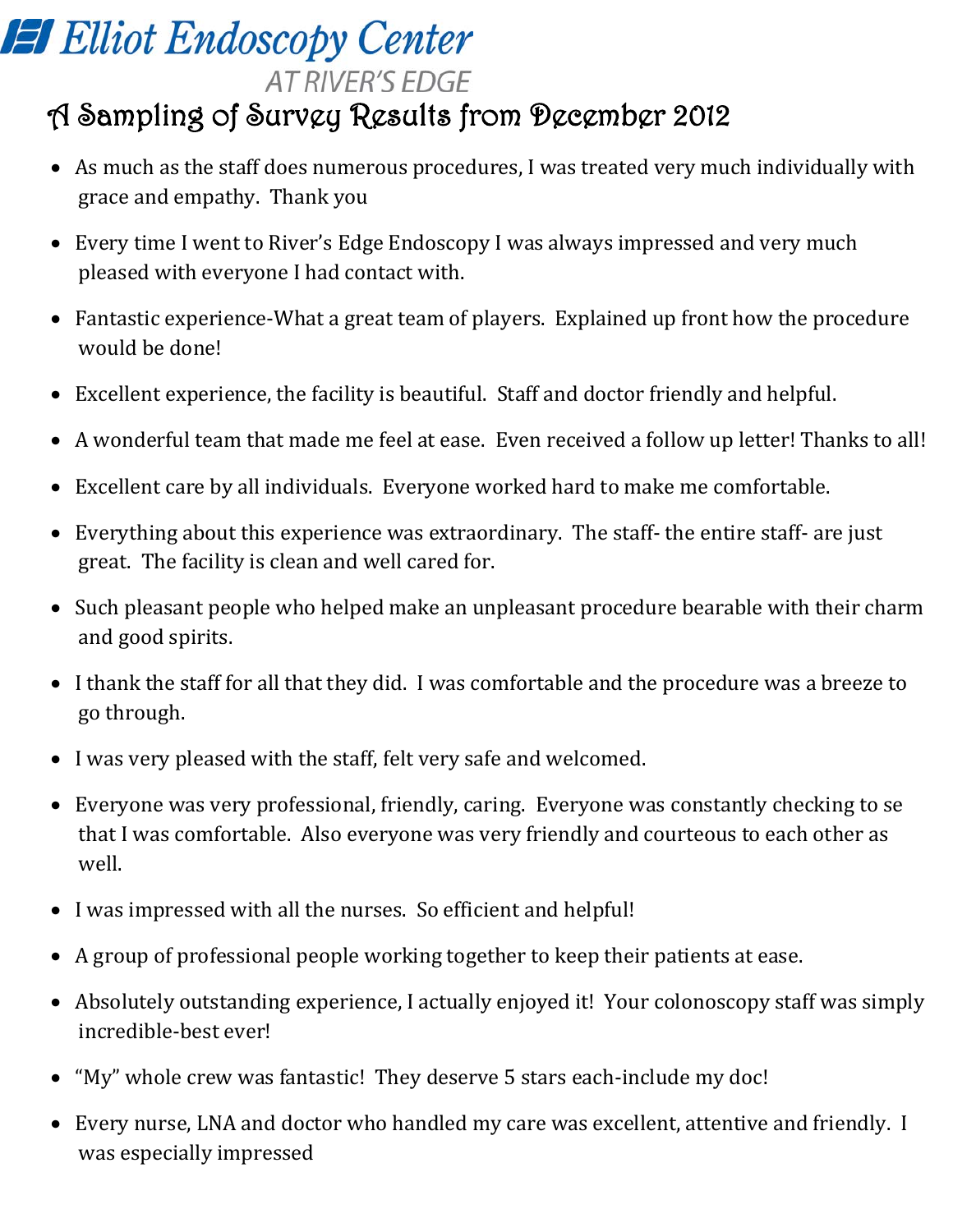### **El Elliot Endoscopy Center AT RIVER'S EDGE** A Sampling of Survey Results from November 2012

- This was the best hospital/doc experience that I have ever had.
- Every member of the staff that I encountered was so kind and compassionate. I wouldn't hesitate to come back.
- I have never experienced such wonderful nurses at any facility I've been to.
- The only place I will go for a colonoscopy. Everyone was great.
- Excellent care, very kind, was glad I had an opportunity to speak with the doctor.
- All staff were excellent, professional, and I felt safe in capable hands. Thank you.
- Everyone was super nice and fantastic as well as very professional.
- The staff is wonderful and very helpful. I would recommend Elliot Endoscopy Center @ River's Edge to anyone!
- Everyone was very professional, yet warm and compassionate which made the whole procedure pleasant.
- Everyone was very pleasant, caring and attentive. The staff was very informative and made of every step of the procedure go with ease.
- The staff was simply amazing. They were great in all ways. I would highly recommend River's Edge Endo to anyone!!
- There is not enough room in the section to express all my thoughts. I will send a letter to express my gratitude.
- The care I received was exceptional. Everyone was truly caring, gentle and kind. I felt very well cared for.
- The whole office was nice, cordial and happy. It's nice to see it still exists.
- As good of an experience as possible.
- A very well coordinated visit compassionate staff.
- Nice facility, very friendly and competent staff, a nice experience.
- Way better/easier than I thought it would be going in. Nurses and anesthesiologist along with Dr. K made the whole experience very comforting. Thank you!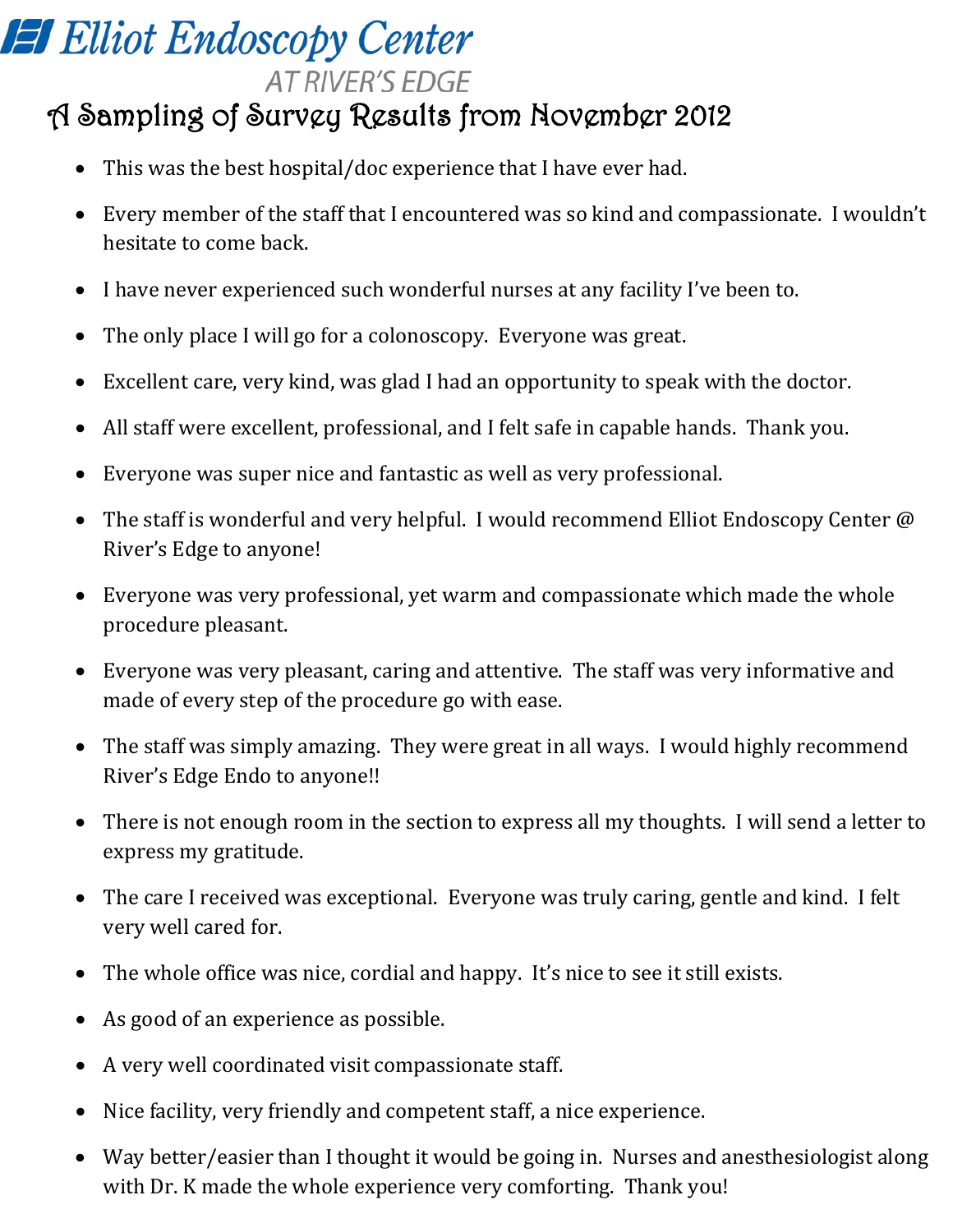#### Sampling of Survey Results for October 2012

- The best medical care I ever had. The group of doctors and nurses were exceptional.
- The nursing staff was excellent as was the doctor. The procedure was painless and it didn't take as long as I thought it would.
- From start to finish everyone I met was professional, caring and awesome. I can't wait to do it again 10 years from now! Well, then again  $\odot$
- I was really impressed by how normal the staff was. All involved were nice, professional and fun.
- Everyone was wonderful. They made an unpleasant test pleasant and comforting.
- I had a very pleasant experience.
- Everyone was very professional and nice.
- I couldn't believe how swiftly and smoothly everything was handled from start to finish. Thanks all!
- Very caring staff. Doctor was calm and reassuring.
- Everybody was very friendly and upbeat, addressed me by name.
- The entire staff was very kind and attentive, they made me feel comfortable and at ease.
- Very efficient. All staff were friendly, everything ran smoothly.
- Very satisfied, would not go anywhere else.
- Thank you for all the smiles.
- You guys were great. I was very anxious and you were all friendly and sweet.
- An overall great experience. The staff was fantastic and did a great job.
- Everything was perfect.
- Five staff treatment from everyone! Thank you for the wonderful care and the building is beautiful.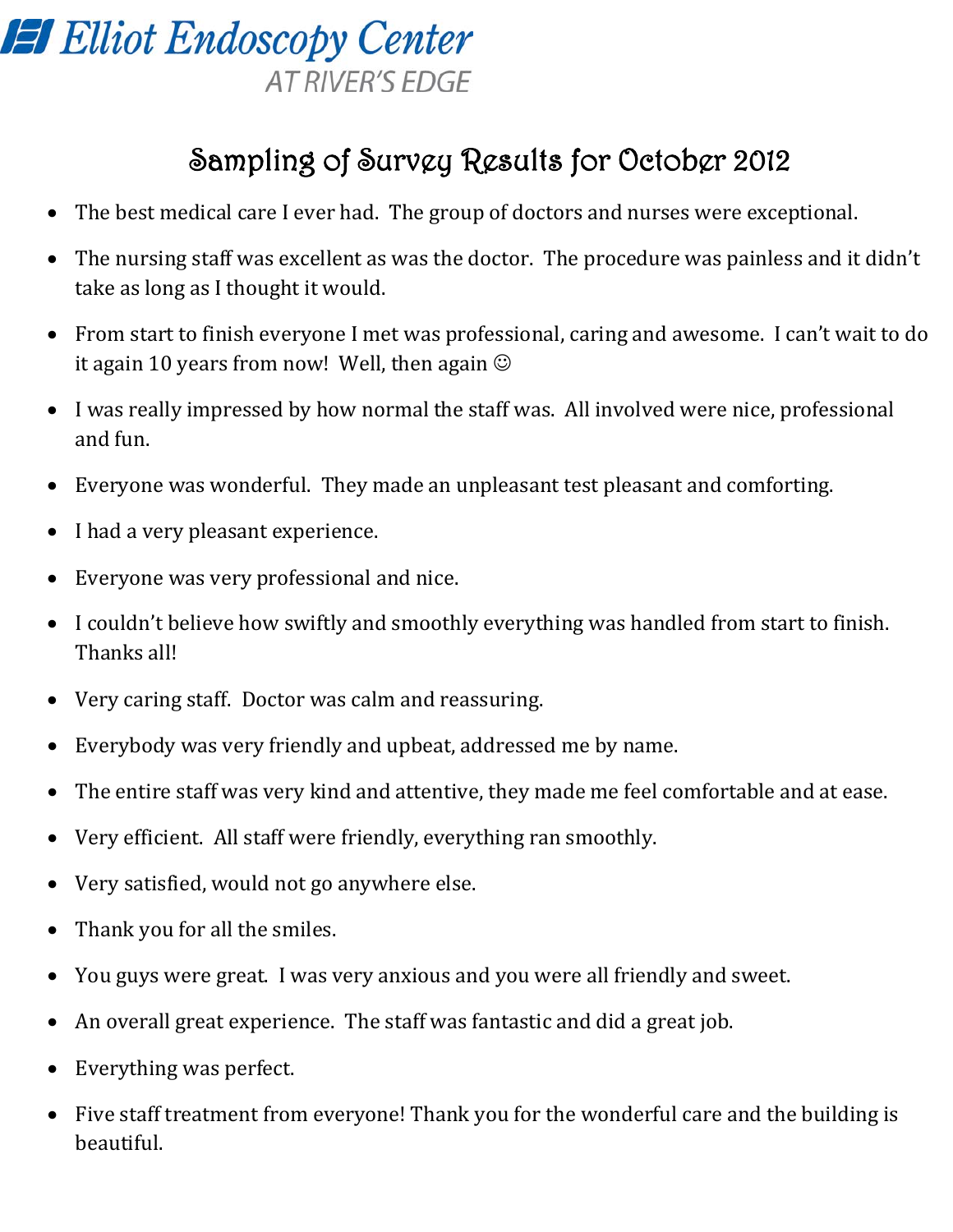### **El Elliot Endoscopy Center AT RIVER'S EDGE** Sampling of Survey Results for September 2012

- Everyone involved in my procedure were some of the best people I have ever met. I didn't feel like I was coming in for an endoscopy, I felt like I was visiting with old friends. Thank you for making me feel so comfortable and well cared for.
- The staff made my visit comfortable and were wonderful even as nervous as I was!
- The nurses staff were very nice, kept me calm.
- The staff was so friendly, they made me feel comfortable. The process was well orchestrated and smoothly run.
- Great place, great people!
- Great personality and kind. Thank you for being efficient and taking great care of me.
- I was a total wreck about having a colonoscopy and I can't stress enough how warm and comforting everyone was. I won't be as nervous next time thanks to the excellent care I received today.
- Very good treatment.
- Could not have had a better team.
- Everyone taking care of me was very compassionate and attentive to my needs.
- Dr. Kaczanowski was one of the first doctors in a very long time to listen to my symptoms. I really appreciate that.
- Very pleased with the overall experience.
- I felt quite comfortable throughout the appointment! Thanks for the follow up phone call.
- The nicest accommodating efficient people! Thank you for making the experience 'pain free'!!!
- Exceptional care and consideration.
- Very happy, friendly staff, I highly recommend Dr. Igari, very sweet.
- The staff was warm and caring. I felt comfortable and couldn't believe how I was treated. I felt special.
- All staff was geared to making the patient (me) comfortable.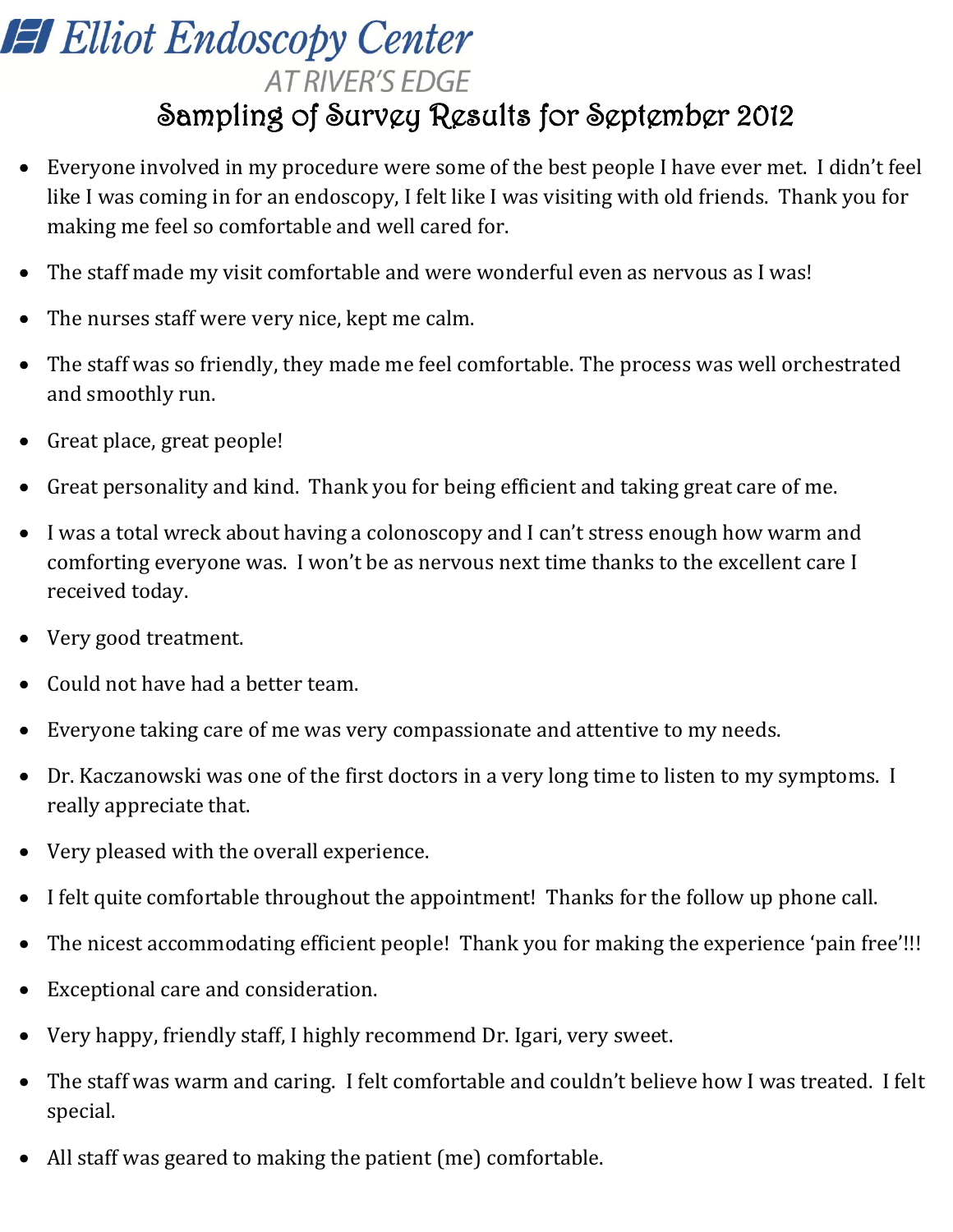#### A Sampling of Our Survey Results: August 2012

- **Very efficient, friendly and competent**
- **The staff there made me feel like a human being and not just another patient in for a procedure.**
- **Excellent staff! Timely, courteous and helpful.**
- **I couldn't have asked for a friendlier, more caring team of professionals. Thank you so much!**
- **The team of nurses were awesome**
- **Blessed by my experience, by the staff of this center. What a great group of people. Team work AT its best!!!**
- **I was in very good hands. The care and everyone's kindness was superb. I felt very comfortable and like I was among old friends.**
- **Exceptional care and friendliness. A happy staff that appears to love their work!**
- **Awesome experience today. Comfortable fast and easy. I felt safe and relaxed**
- **Everything was done very well with great warmth and kindness**
- **The efficiency, courtesy, friendliness and respect were impeccable…Thank you so much!!**
- **From start to finish the whole team was very friendly and helpful, keeping you at ease.**
- **Excellent experience with marvelous staff.**
- **I received excellent care, reception, nurses, anesthesia, all gave excellent care.**
- **I could not be more happy or impressed with the friendly care.**
- **Everyone there was so nice to me and very consistent. Just really good people.**
- **I am amazed. I was treated like a VIP from beginning to end.**
- **If I had known how easy this was I would done this sooner.**
- **Process was timely, run well and explained well without too much repetition.**
- **You are the best!! I've had 3 other colonoscopies, no comparison to your service!**
- **Appreciated the follow up conversation and support.**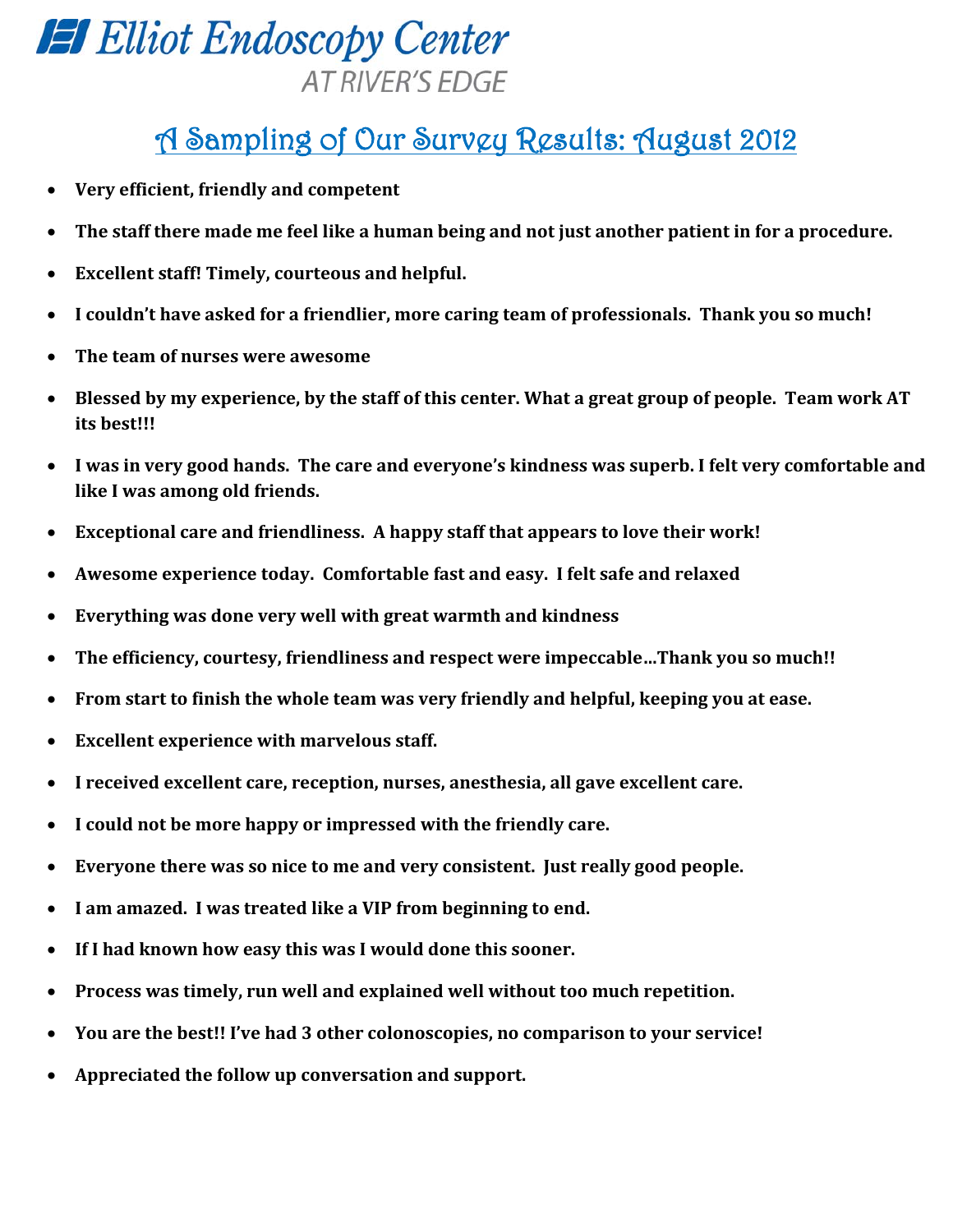#### A Sampling of Our Survey Results: July 2012

- **Amazingly good experience and very clean.**
- **I have used River's Edge 3 times now and love how the employees make you feel very important and procedures are done with care.**
- **Cannot express how friendly all the staff was!!!!**
- **The best. If I go through it again I want all of you.**
- **I felt very much at ease due to the doctor and staff care. Thank you.**
- **First time for this procedure, all the staff was helpful and professional. No surprises. Thank you.**
- **Staff very friendly, never felt any discomfort. Staff was very friendly too.**
- **The people that I came in contact with today made me feel comfortable and safe…Thank you all!**
- **Like clockwork…Everything went smooth**
- **The staff was friendly and helped put me at ease, the facility was extremely clean and I would definitely recommend to others.**
- **Beautiful facility, great staff. I would not hesitate to return for any other procedure.**
- **Nursing staff and doctor were fabulous! I had a fantastic experience.**
- **I got a five star treatment,-what a great & accommodating, knowledgeable staff.**
- **Amazing experience, so much help, very pleasant, nice and fast.**
- **Great place and very clean.**
- **Thank you everyone for putting me at ease before the procedure & special thank you to Dr. Alrakawi for his additional reassurance.**
- **I was treated very well.**
- **The whole experience was very pleasant, all staff very professional and friendly.**
- **Wonderful Service-Efficient-Pretty Painless**
- **Excellent care. All questions were answered.**
- **Everyone was so pleasant and courteous.**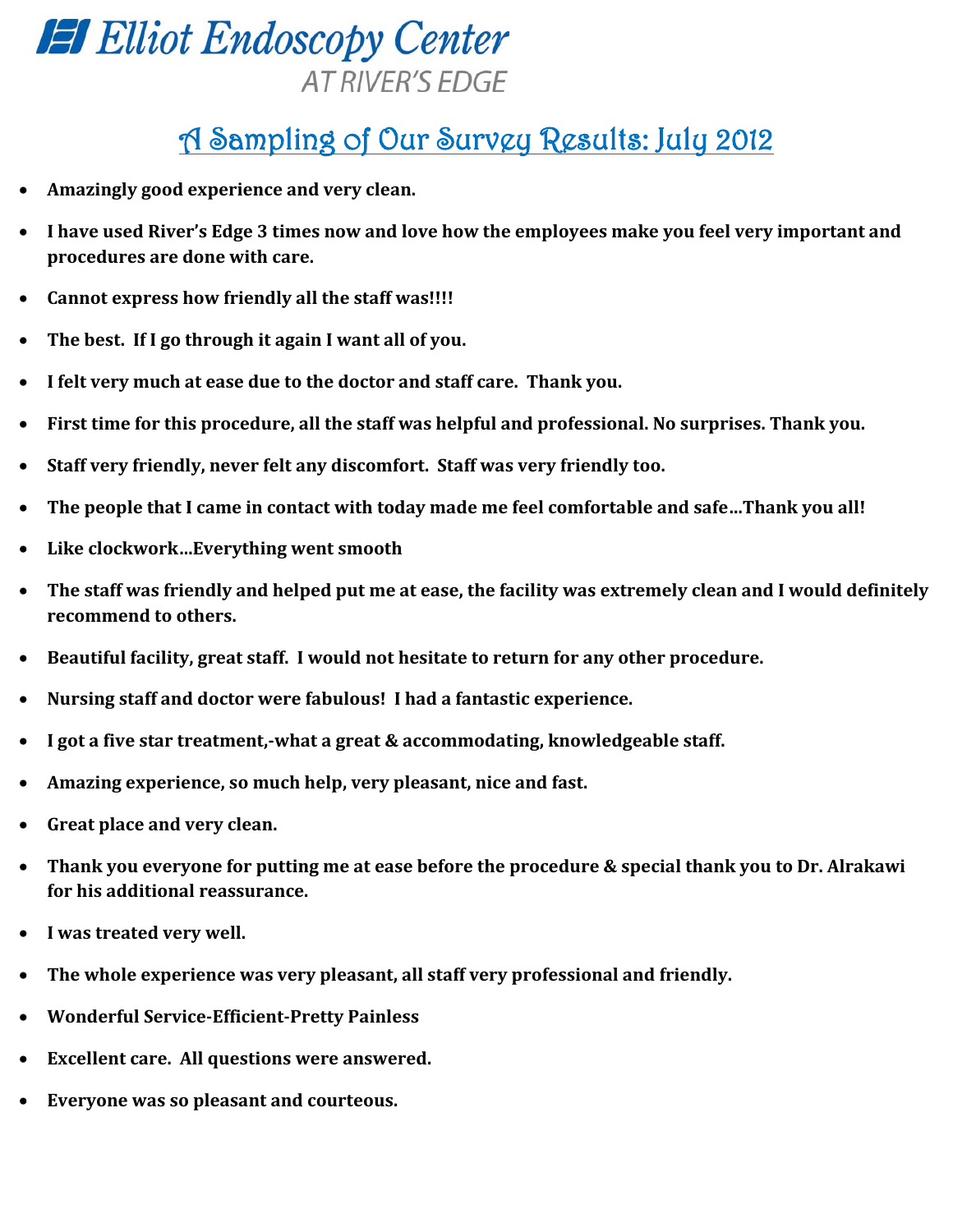#### A Sampling of Our Survey Results: June 2012

- o **What a wonderful experience your staff made my procedure.**
- o **The staff are so outgoing friendly and considerate. There is really no other place to go. See you in 3 years!**
- o **Very helpful staff/nurses. Medical procedures are not pleasant and both times the endoscopy was as pleasant an experience as possible.**
- o **Everyone involved were very informative, professional and most of all made me feel great! Thanks!**
- o **Extremely satisfied with the entire staff. Very professional yet personable. Thank you for your caring staff!**
- o **I would definitely recommend this center to everyone I know.**
- o **Great care all around from start to finish.**
- o **Everyone was fantastic. Would recommend to anyone.**
- o **Beautiful place, lovely people, easy procedure.**
- o **Staff was fantastic. Procedure was quick and smooth. Doctor and staff very compassionate, communication and information very thorough and catered to my diabetic condition. They are fantastic there.**
- o **Top notch staff**
- o **Everyone that I had contact with were professional and very nice. Thank you.**
- o **I was nervous but everyone was very nice. I had no problems.**
- o **Please thank Dr. K (Kaczanowski) for the exceptional care!**
- o **I was very impressed with everyone involved with my colonoscopy visit. I want to thank them all for a job well done.**
- o **Every person I encountered was more than I could have asked for-courteous, reassuring, pleasant, exceeded my expectations.**
- o **Wonderful place. I really liked the warmth and comfort I felt with my visit. Thank you!!**
- o **The staff is exceptional, friendly, and made me feel calm and is so entertaining!**
- o **All staff was so good to explain everything to me. They are the best.**
- o **All the nurses were great, loved the patience, humor and compassion.**
- o **I was impressed by the efficiency and how professional the staff was and also by their kind friendly manner.**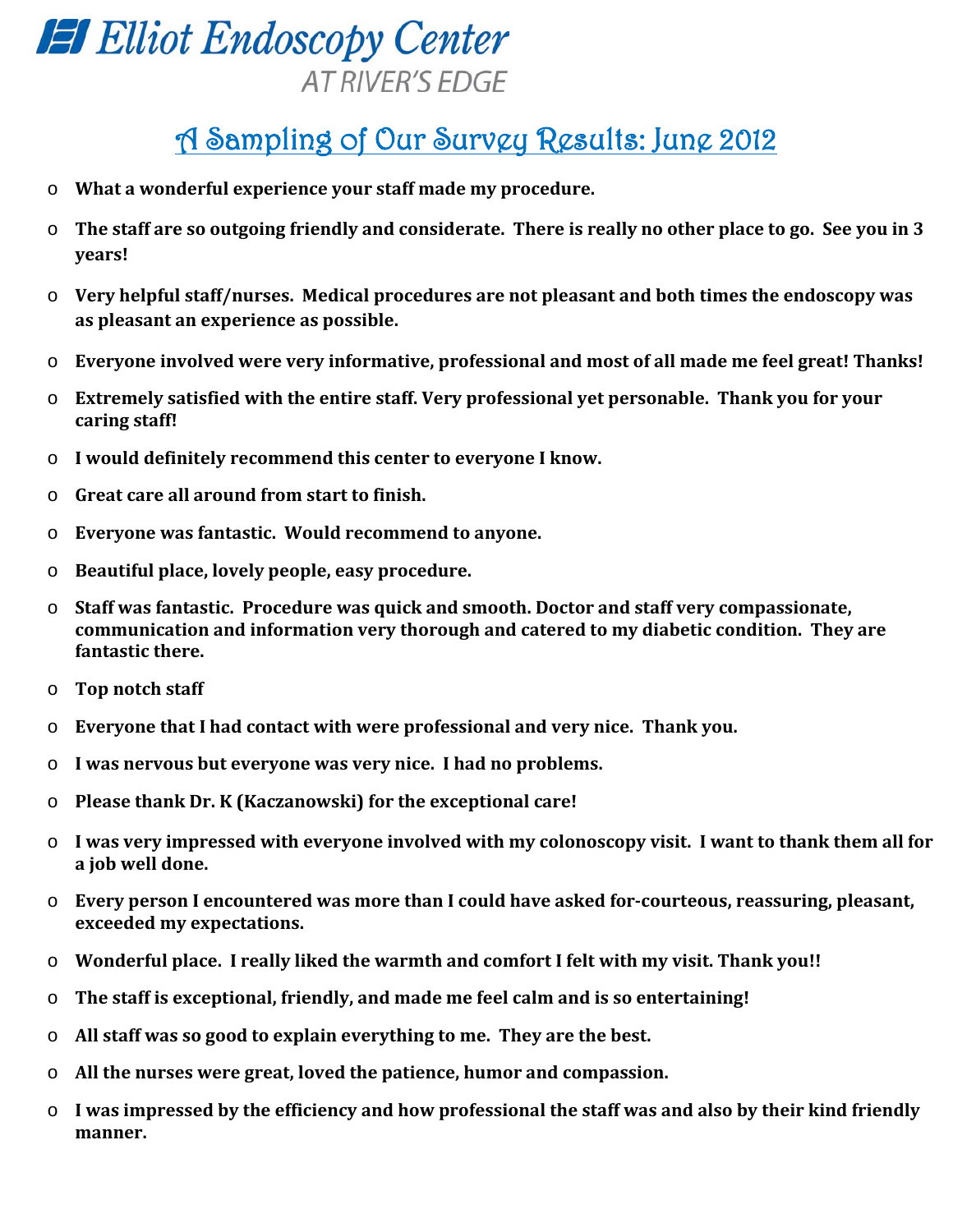#### A Sampling of Our Survey Results: May 2012

- o **The staff was all smiles and that makes any procedure comfortable. I had a great experience. Very satisfied with the care provided by the nurses and physician.**
- o **Nurses put me at ease; procedure was not bad at all.**
- o **Very impressed with everything**
- o **Beautiful facility plus all the staff were friendly and helpful**
- o **Everyone was great. Made me feel comfortable and at ease. Would highly recommend to anyone needing a procedure.**
- o **All your departments should be run this well**
- o **River's Edge is convenient, pleasant, and has a friendly atmosphere, great staff.**
- o **All people involved were excellent**
- o **Everything was wonderful, care before and after. The staff was pleasant, verbal expectation given, everything was clear.**
- o **The nursing staff helped me to relax by being very caring and gave me confidence for the procedure.**
- o **I want to thank everyone for making my procedure easier than I thought it would be.**
- o **Doctor and staff are very caring people. They did great jobs. Thank you**
- o **Fantastic staff. Made the whole experience very nice.**
- o **Clean, welcoming, accommodating and extremely pleasant and jovial staff.**
- o **Great staff and service, I felt very comfortable throughout the entire procedure.**
- o **Much more pleasant than I anticipated, great team of professionals.**
- o **Each time I have been to Elliot at river's Edge it has been a pleasant experience, the staff is fantastic and especially Dr. Igari. Wonderful bedside manner, sweet.**
- o **Everyone was kind friendly and professional! I wish all my doctors and appts were the same.**
- o **Warm blankets and friendly staff made me very relaxed. Almost hated to leave**
- o **I felt very welcomed and treated with respect.**
- o **All personal were more than helpful, they could not do enough and friendly and caring. Very impressed. Great job!!!**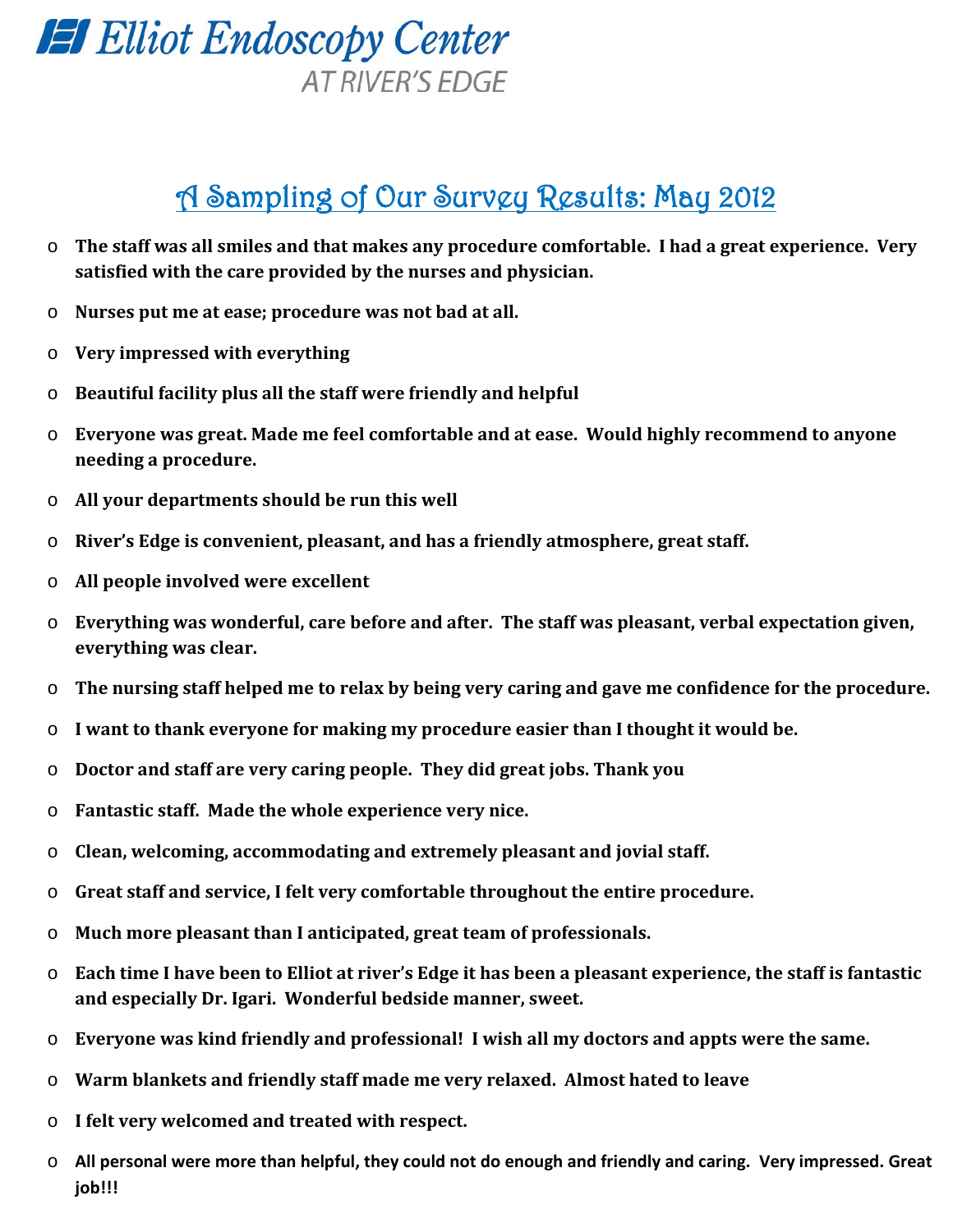#### A Sampling of Our Survey Results: April 2012:

- **The staff was thorough, friendly, and caring.**
- **Very friendly from walking in the door, everyone took good care of me.**
- **Exceptional team. Staff and doctors were very pleasant.**
- **The best care I have ever received! Every single person was professional, caring and attentive.**
- **Awesome, what a friendly, courteous caring staff. They were the best from arrival to exit. I couldn't say more, they are the best.**
- **The ease and pleasantness of the whole experience exceeded my expectations! Thank you!**
- **Thank you for the pleasant environment. Everyone was extremely nice and I very much appreciated it.**
- **I received exceptional treatment.**
- **Everything about this visit exceeded my expectations!**
- **Everyone at River's Edge was very nice to me. I will tell all my friends and family how nice you people are. Thank you again!**
- **Everyone on staff was awesome, I couldn't ask for better care. Thank you**
- **Outstanding Care!!! Thank you!**
- **Very satisfied with all involved.**
- **Very caring, competent and professional staff. They were very comforting and compassionate in the performance of their duties. I was a person more than a patient.**
- **The department is a well oiled machine. Everyone was caring and helpful. Great job!**
- **I was made to feel so comfortable I almost forgot what I was having done…ha! ha! Thank you!**
- **Everyone treated me as a human being and not just a patient. The personal touch goes a long way with me.**
- **Staff very courteous and well dispositioned which helped ease the nervousness**
- **The staff was extremely friendly and made the procedure less frightening.**